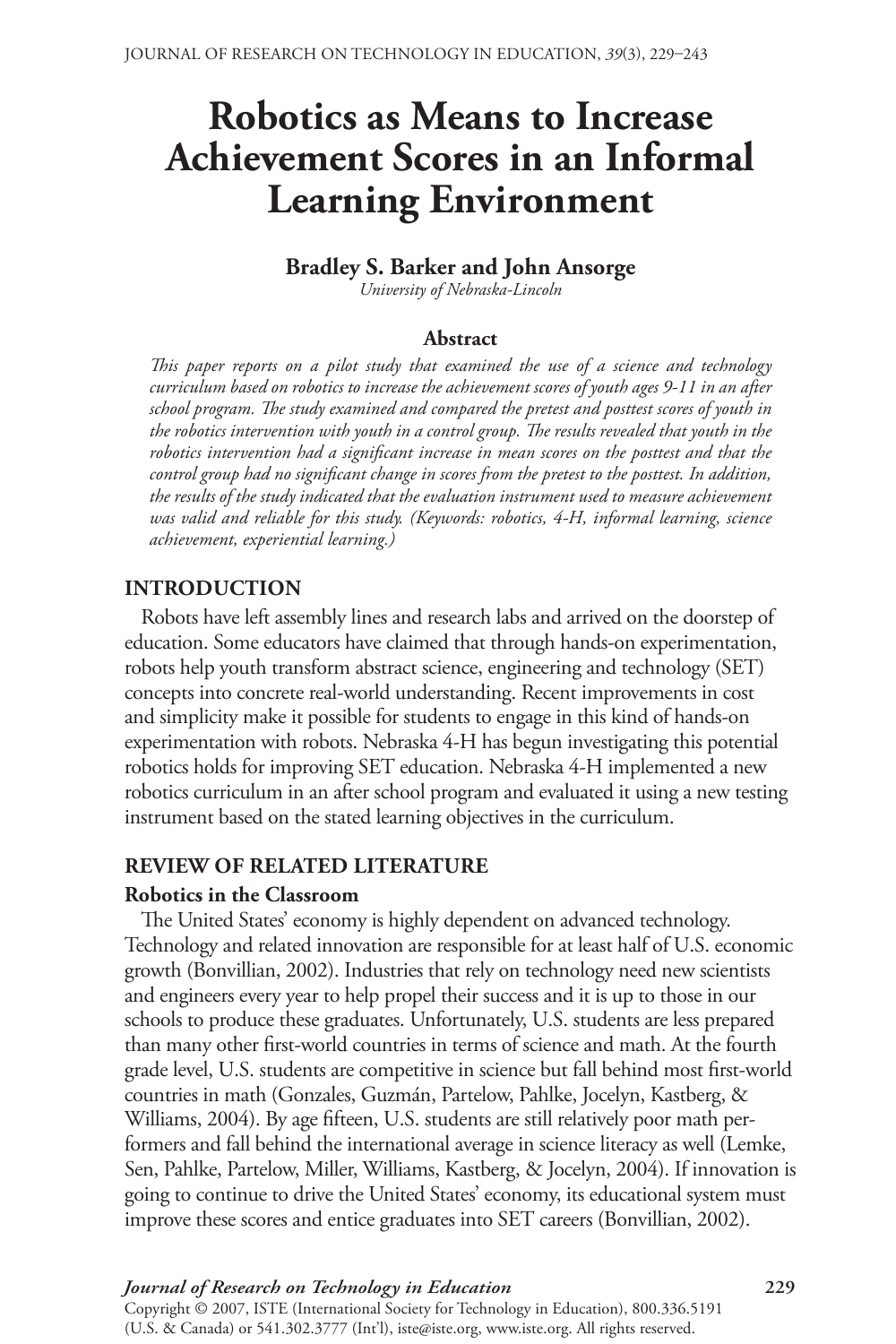One new approach to improving SET education that is gaining popularity is the use of robots to teach the content. Advances in technology have brought down the cost of robots and made it easier to bring them into classrooms with tight budgets. Seymour Papert (1980) laid much of the groundwork for using robots in the classroom in the 1970s. Breaking with traditional computer aided instruction models where computers essentially programmed children, Papert attempted to create an environment where children programmed computers and robots. In doing so, the children could gain a sense of power over technology. He believed that children could identify with the robots because they are concrete, physical manifestations of the computer and the computer's programs. Other researchers have also identified the concrete nature of robots as being one of their important advantages. By testing scientific and mechanical principles with the robots, students can understand abstract concepts and gain a more functional level of understanding (Nourbakhsh, Crowley, Bhave, Hamner, Hsium, Perez-Bergquist, Richards, & Wilkinson, 2005). Students can also learn that in the real world there is not necessarily only one correct answer to every question (Beer, Chiel, & Drushel, 1999). Beer et al. (1999) felt that it was more important for their students to come up with creative solutions to problems than it was to recite answers they learned in class by rote.

Another argument for teaching children with robots is that they see the robots as toys (Mauch, 2001). In fact, one widely used kit of robotic equipment is made by Lego, a well-known manufacturer of children's building block toys. Children using this kit can build and program robots out of the same materials they have in their toy chests at home. This makes anything they learn with the kits seem entertaining as well.

Research also suggests that robots tie into a variety of disciplines. A robot is made of component parts of motors, sensors and programs. Each of these parts depends on different fields of knowledge such as engineering, electronics, and computer science. This interdisciplinary nature of robots means that when students learn to engineer robots they will inevitably learn about the many other disciplines that robotics utilize (Papert, 1980; Rogers & Portsmore, 2004). In the same way, teaching students how to build robots teaches them how all the parts of a complex system interact and depend upon each other (Beer et al., 1999). This is an important lesson for computer scientists, biologists, doctors or anyone who will ultimately need to understand complex systems.

Early adopters of robotics in the classroom have reported many accolades; however, there is a clear lack of quantitative research on how robotics can increase STEM achievement in students. Most research involving robotics in the classroom was conducted with high school and college age students with results dependent on teacher or student perceptions rather than rigorous research designs based on student achievement data.

The case studies which exist in the literature positively document the use of robotics to teach a variety of subjects to a wide array of age groups. They illustrate the potential effectiveness of robotics to positively impact both learning and motivation (fagin & Merkle, 2003). Studies show that robotics generates a high degree of student interest and engagement and promotes interest in math and

#### **30 Spring 007:** *Volume 39 Number 3*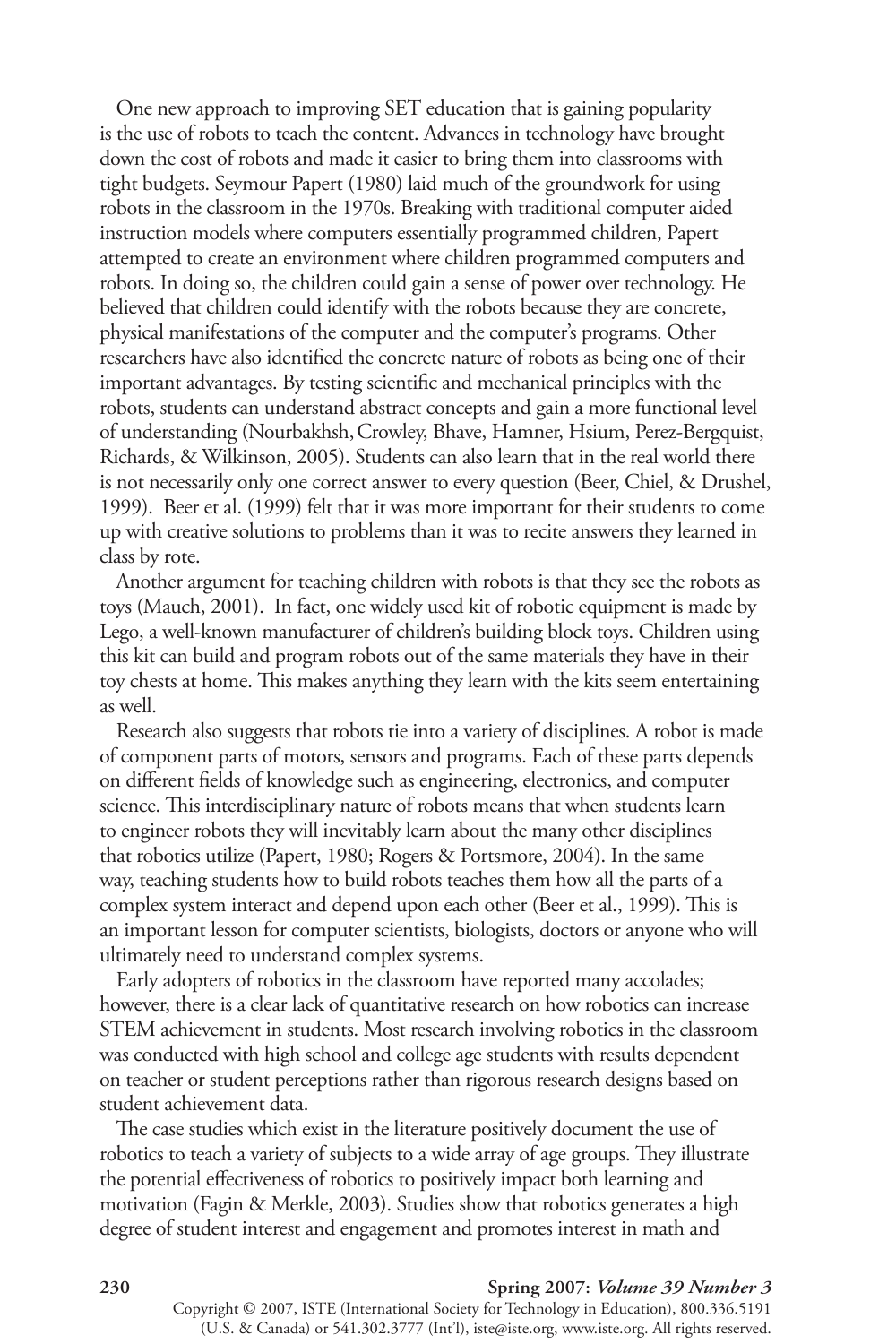science careers (Barnes, 1999; Robinson, 2005; Rogers & Portsmore 2004). The robotics platform also promotes learning of scientific and mathematic principles through experimentation (Rogers & Portsmore, 2004), encourages problem solving (Barnes, 1999, Mauch, 2001; Nourbakhsh et al., 2005; Robinson, 2005; Rogers & Portsmore, 2004) and promotes cooperative learning (Beer et al., 1999; Nourbakhsh et al., 2005). Despite the positive instructional and motivational benefits these studies suggest, rigorous quantitative research is missing from the literature.

In the classroom, some educators have used robots as a tool to assist in the teaching of actual programming languages (Barnes, 2002; fagin & Merkle, 2003). for example, fagin and Merkle (2003) and Barnes (2002) used robots to help teach the programming languages of ADA and Java, respectively. The main emphasis for their courses was on teaching the programming languages and basic programming structures over the engineering and mechanical aspects of robots. Other courses that use robots have focused on the construction and programming of the robots themselves (Beer et al., 1999; Nourbakhsh et al., 2005).

Moore (1999) used robots to teach her fourth-grade students several different topics under the umbrella of examining robots. She used the topic as a "hook" to capture her students' attention; then she weaved other disciplines into this central theme and asked her students to think critically about robots. According to Moore (1999) students will build and program robots, understand geometry concepts, write and share stories with peers and compare and contrast technology systems with human body systems. The study does not provide a quantitative evaluation of the robotics program. Rogers and Portsmore (2004) also taught young students using robots. They designed a curriculum using LEGo robots that teaches kindergarten though fifth-grade students about engineering.

Most of the literature describing the use of robots to teach science and technology reports positive impacts on what their students learned about SET. Several researchers reported that learning with robots is more interesting and improves students' attitudes about SET subjects (fagin & Merkle, 2003; Mauch, 2001; Robinson, 2005). Some researchers noted that female students in particular are more likely to appreciate learning with robots than traditional SET teaching techniques (Nourbakhsh et al., 2005; Rogers & Portsmore, 2004).

Learning with robots helps teach scientific and mathematic principles through experimentation with the robots. Rogers and Portsmore (2004) reported success in teaching decimals at the second grade level by making a robot move for a time between one and two seconds. Papert (1980) used robots to teach geometry concepts. Robots helped his students see the relationships between programming, mathematics, and movement of the robot. Building and programming robots also requires that the students develop problem solving skills (Beer et al., Mauch, 2001; Nourbakhsh et al., 2005; 1999). Beer et al. (1999) emphasized that designing an entire system that was needed to work in the real world required problem solving skills that would serve them well in their future careers no matter what discipline they chose. Teamwork is another career skill that robots appear to foster. Nourbakhsh et al. (2005) and Beer et al. (1999) identified teamwork as being important outcomes of their robotics courses.

# *Journal of Research on Technology in Education* **3**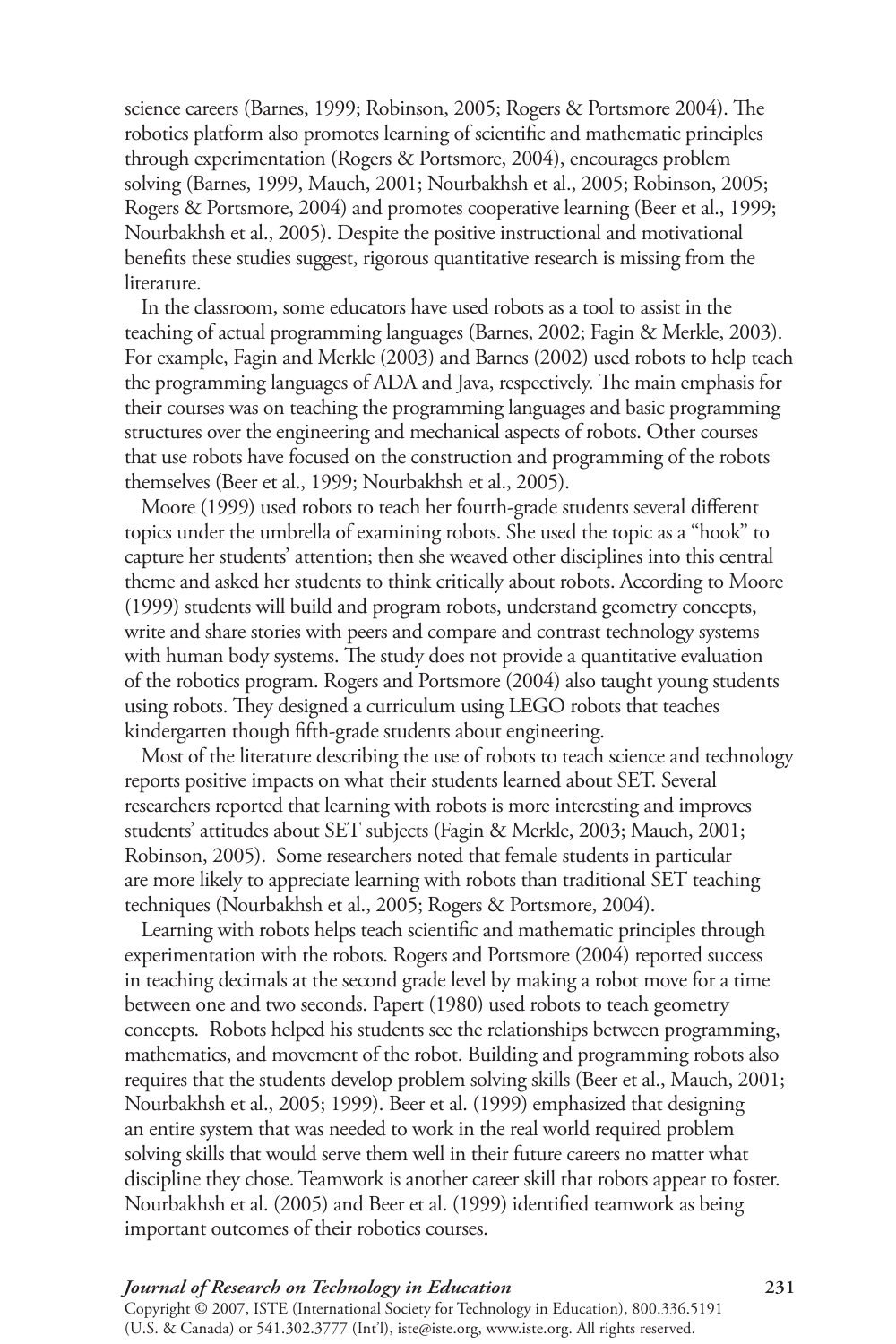Not all the reported results of using robotics are positive, however. In one of the very few quantitative studies that examined the use of robots' effectiveness in the classroom with test scores, fagin and Merkle (2003) found that robots did not help introductory computer science students learn to program. The students taught using robots did significantly worse than students not taught with robots. fagin and Merkle reported that there were limitations to the way they were implemented that might have counteracted the helpfulness of the robots, but it is clear that while robots have positive potential, they are no panacea.

# **THE 4-H ROBOTICS PROGRAM: AN OVERVIEW**

In the winter of 2005 Nebraska State 4-H teamed with an elementary school in a small rural town in central Nebraska to pilot test educational robotics in an after school program. The intervention used in this program is composed of a newly developed National 4-h Cooperative Curriculum System (CCS) robotics curriculum and a kit of robotic components from LEGO, called LEGO Mindstorms. The LEGo Mindstorms kit is comprised of 828 parts including axles, gears, motors and sensors. The kit includes a programmable microcomputer with three output and three input ports for controlling sensors and motors. In addition, the robots are programmed using a specialized programming language called ROBOLAB. The 4-H robotics curriculum contains 28 lessons designed around the Mindstorms kit. It begins with simple building and programming challenges and culminates in advanced robotic programming and engineering topics.

Nebraska 4-h began the robotics intervention by training some of the after school personnel with the robotics and curriculum. The training focused on the fundamentals of the program. When the training was complete, the participants knew the primary components of the robotics kit, had built their first robot, and had learned how to write simple programs for the robot with the ROBOLAB programming environment. After the initial training, the adult leaders were allowed to take home the robotics kit and curriculum and work through the rest of the materials on their own over the course of a few weeks. When the after school program began, the teacher and two or three adult assistants were able to lead small groups of children through the activities.

# **ThEORETICAL FRAMEWORk**

4-h's robotics curriculum was designed around the experiential learning model, which is built on Kolb's (1984) experiential learning theory. The model has five phases: 1) experience—do the activity, 2) share—reactions and observations in a social context, 3) process —analyze and reflect upon what happened, 4) generalize—discover what was learned and connect to life, and 5) apply—what was learned to a similar or different situation (Woffinden & Packham, 2001).

Experiential learning distinguishes 4-h youth development education from many formal education methods. youth are first provided an opportunity to learn before being told or shown how and then share what they did, consider what was important about what they did, generalize the experience to their own lives and finally apply what they learned to a new situation. Each activity of the curriculum

#### **332 Spring 2007:** *Volume 39 Number 3*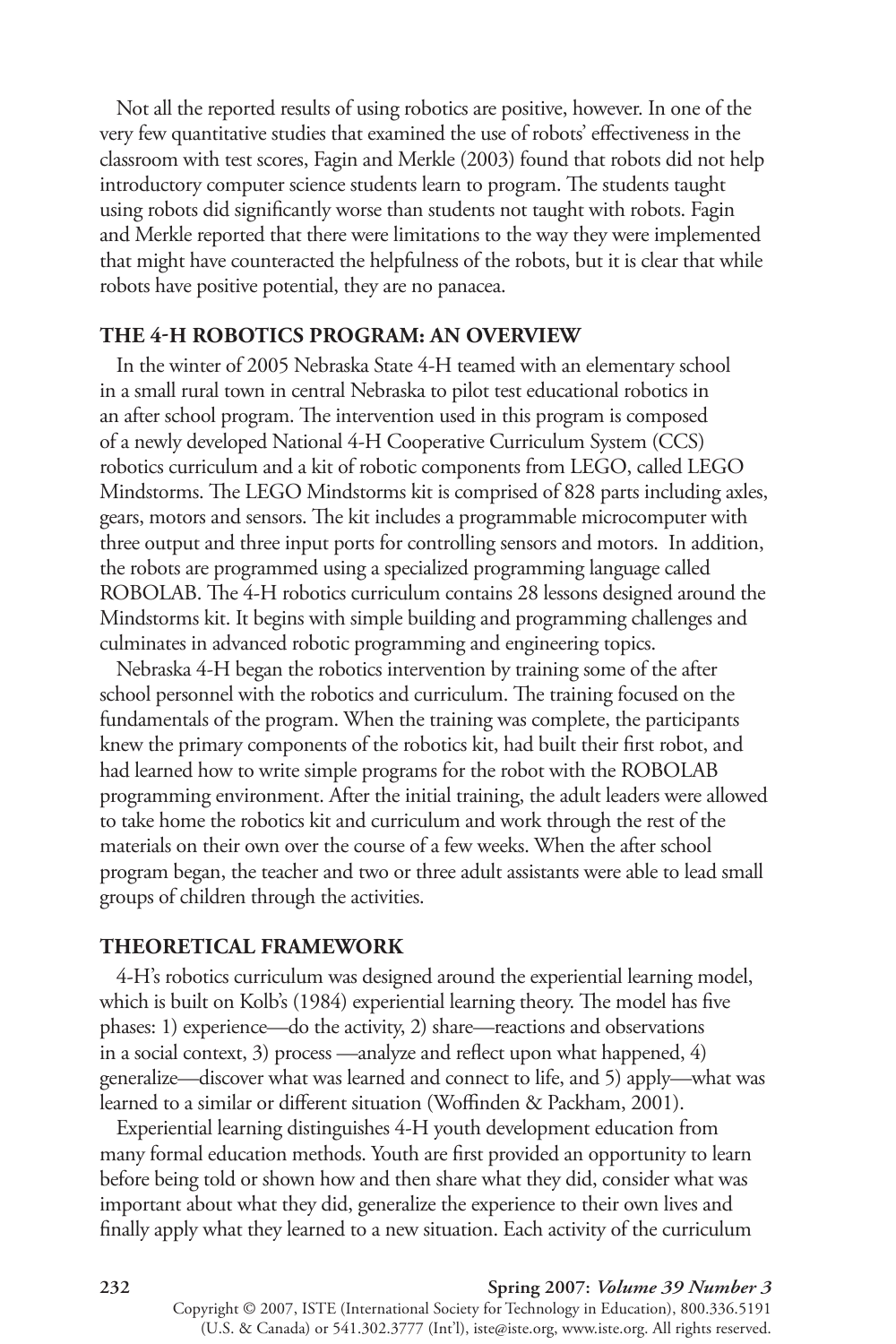begins with a brief overview of the topics covered in the activity followed by a challenge for the youth to complete. After the youth have completed the challenge they are prompted to answer questions that cause them to reflect and generalize on their experiences.

Experiential learning is based on a constructivist theory that purports that learning is an active process in which much of what an individual learns and understands is constructed by integrating new knowledge with existing knowledge. It is similar in principle to problem-based learning in that students learn concepts and principles through authentic experiences and problems; learning occurs in small groups; and teachers act as facilitators (Barrows, l996). While procedural knowledge is provided, students are encouraged to transfer such knowledge to similar and different situations. Students who learn in this manner are responsible for their own learning, seek out new knowledge and are better prepared to generalize knowledge (Pressley, Hogan, Wharton-McDonald, Misretta, & Ettenberger, 1996). This approach results in better long-term content retention than traditional instruction (Norman & Schmidt, l992), higher motivation (Albanese & Mitchell, l993), and the development of problem-solving skills (Hmelo, Gotterer, & Bransford, 1997). Research also indicates that experiential education enhances social and academic development among children by encouraging social interaction and cooperative learning (Deen, Bailey, & Parker, 2001; Slavin, 2000).

Papert (1980) found that robots were an excellent way to put constructivist theory into practice. The children learning with robots were able to imagine themselves in the place of the robot and understand how a computer's programming worked. The children were able to transfer their understanding of the real world into comprehension of logic and mathematical principles. Papert believed that what makes many concepts difficult for children to understand is a lack of real-world materials that demonstrate the concept. He believed that programmable robots were flexible and powerful enough to be able to demonstrate ideas that previously had no easy real-world analogy.

# **PURPOSE AND RESEARCH QUESTIONS**

The theoretical framework that guides this research is founded in the 4-H experiential learning model based on Kolb's (1984) theory of experiential learning. This study looked for quantitative data that describes how an experiential, roboticsbased curriculum affected youths' understanding of SET topics.

The main purpose of this study was to determine the effects of an informal 4-H experiential science intervention based on robotics in an after school environment on levels of achievement in science, engineering, and technology (SET) for youth ages nine to eleven. In addition, the research intended to validate a 24-item multiple-choice assessment instrument to measure general SET domain knowledge and specific domain knowledge based on the stated learning objectives in the curriculum. This study compares the achievement of youth who participated in the robotic intervention with those that did not participate in the intervention. Specifically, the following research questions were addressed:

1. What is the validity and reliability of the assessment instrument developed for this study?

# *Journal of Research on Technology in Education* **33**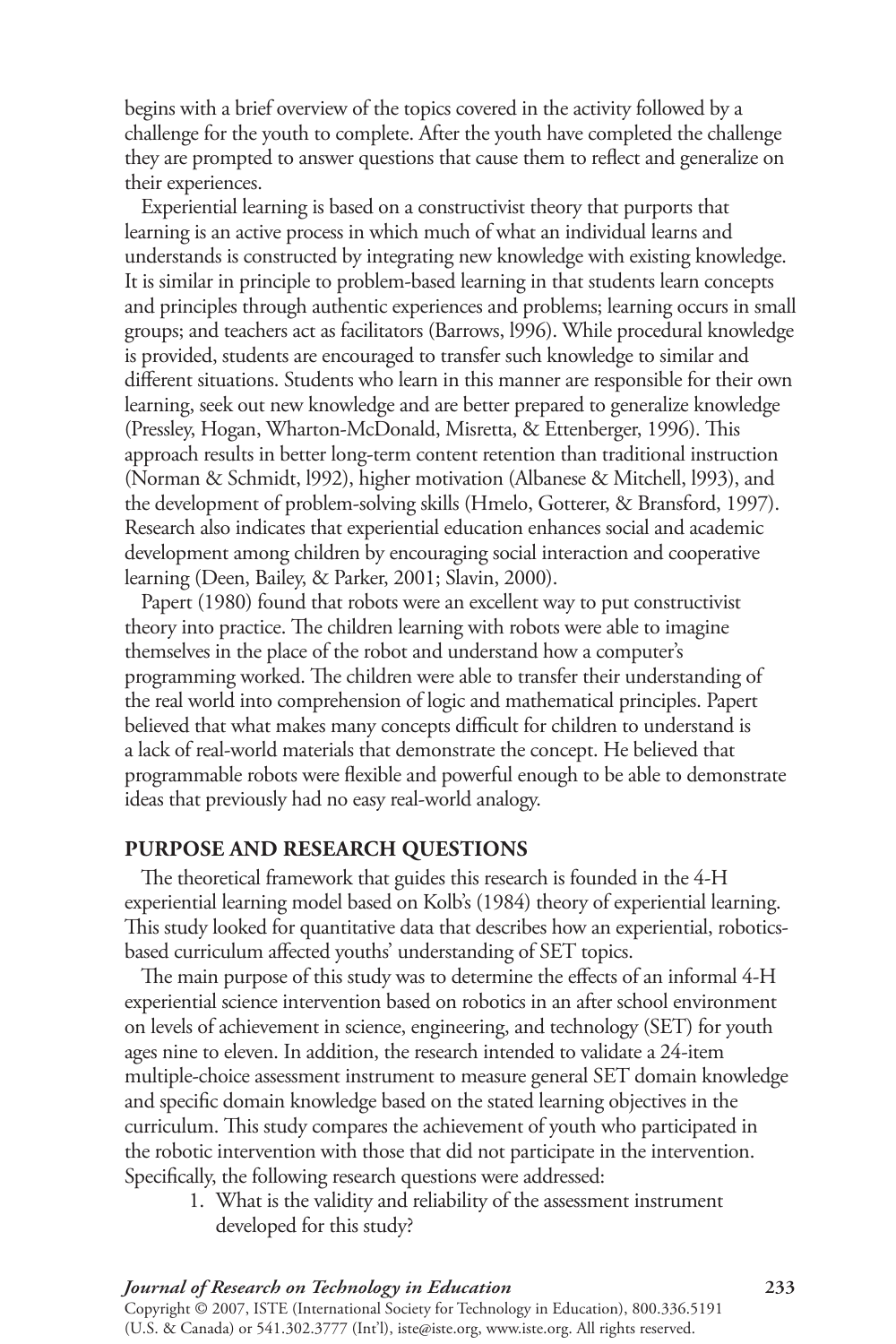2. What is the impact of the robotics instruction in promoting student learning in science, engineering, and technology (SET) for youth ages nine to eleven at an after school program?

# **METhOD**

To determine the effectiveness of the intervention a pretest/posttest quasiexperimental study with a control group was designed. The control group did not participate in the after school robotics program and did not have access to the robotic kits or computers. The experimental group participated in the robotics program twice a week for one hour over six weeks. The pretest was administered to each group prior to the beginning of the intervention. After six weeks the posttest was administered to both groups. The evaluation instrument was a paper-and-pencil based, 24-item assessment instrument with one right answer and three distracters per question created by the researchers. Each assessment question was derived from activities within the 4-H robotics curriculum.

#### **Participants**

The participants for the study were all from the same Nebraska rural elementary school. The overall sample (including both the experimental and a comparison groups) contained 32 students, with an age range of 9-11 years (median age was 9.00). A group of 14 students (65% male, 35% female) represented the experimental group and were selected to participate in the robotics intervention based on their participation in the after school program. To help provide some similarity in a comparison group, 18 additional students (63% male, 38% female) were randomly selected by the lead educator from the remaining students in the school, who were not participating in the robotics intervention.

# **Procedure**

A national writing team comprised of youth development specialists from 4 h and content experts from Carnegie Mellon University's Robotics Academy developed the 4-H Robotics curriculum. The curriculum features two activity manuals with 12 lessons per manual and a leaders' guide. for the intervention, the after school youth were broken into groups of 4 to 5; each group had an adult volunteer or after school teacher to lead the activities.

Students were introduced to robotics by building a basic "tankbot," a LEGo robot that has two motors attached to two tank-like treads. Next, the youth learned to program the "tankbot" using the RoBoLAB software and advanced through increasingly complex programming tasks. for example, once students learn to turn their robots, they are introduced to the concept of "calibration," where they determine how long it takes the robot to turn 90 degrees. Another activity had the students program their robots to navigate a maze with several left and right 90-degree turns. Students learned to loop sections of their programming code by having their robot race around a 36" by 36" square racetrack three times. Finally, students fitted their robots with touch and light sensors and programmed the robots to react to changes registered by the sensors.

#### **234 Spring 2007:** *Volume 39 Number 3*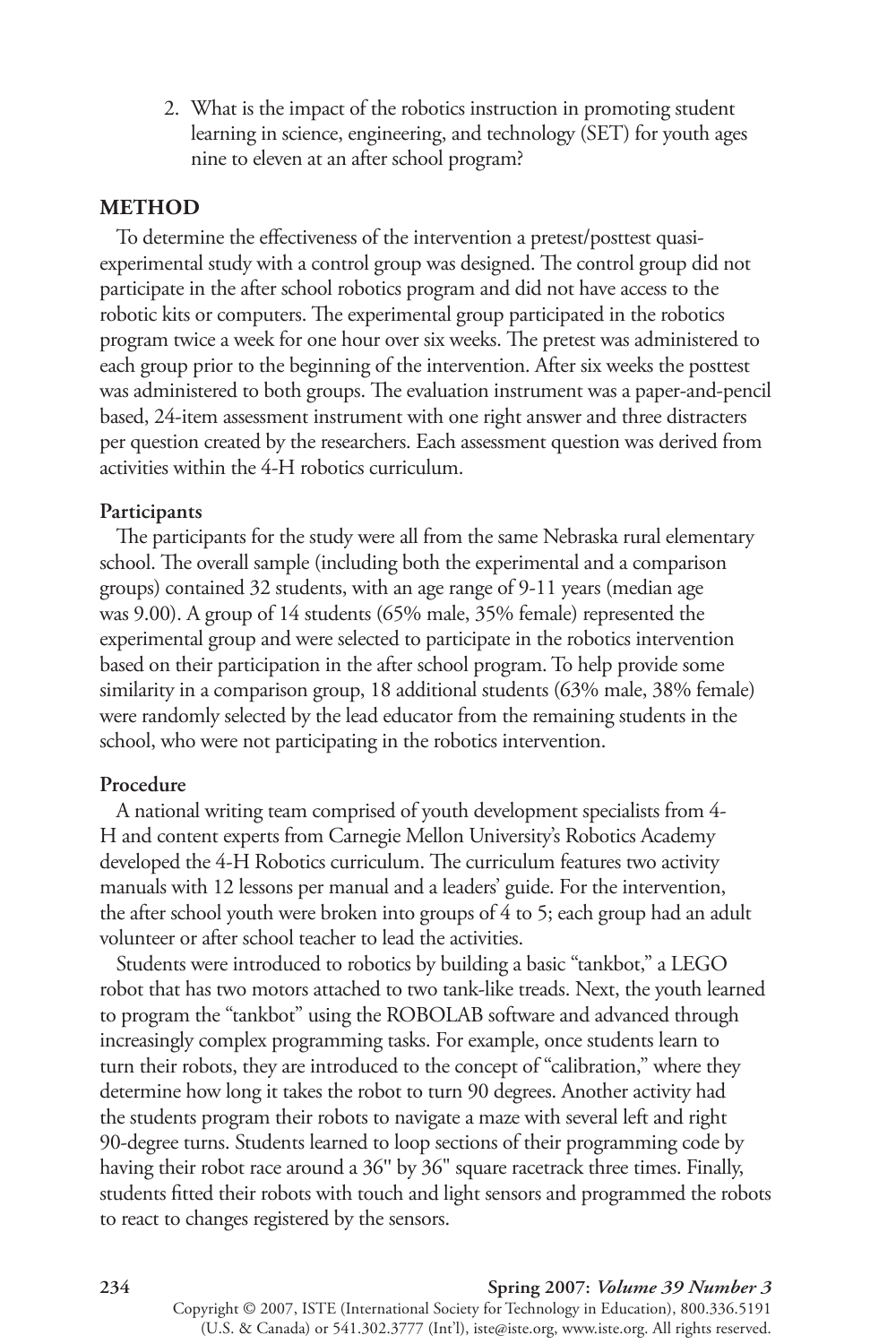# **Instrument Validation**

Prior to administration of the evaluation instrument, two experts from Carnegie Mellon University's Robotics Academy reviewed the relevance and validity of each item. The expert reviewers were selected based on their knowledge of robotic engineering and their success in developing curriculum based on robotics to teach SET topics. Together, these experts have published more than 12 curricular programs and led the effort to develop the 4-H robotics curriculum used in this intervention. Modifications to the instrument were done based on the expert reviews.

To determine the internal consistency estimates of reliability a Cronbach's alpha reliability coefficient was calculated for the posttest. The alpha coefficient for the posttest was 0.86 on 24 items. Because the assessment instrument covered topics specific to the RoBoLAB program that youth in the control group would not have been exposed to, the RoBoLAB specific questions were separated. A Cronbach's alpha was calculated for SET concepts (alpha = .764) and the RoBoLAB concepts (alpha = .750). A Kuder-Richardson (KR20) reliability measure was calculated to determine the stability of the scores on the posttest. Said another way, the KR20 score indicates if the youth would score the same if they took the test again. An acceptable KR20 measure is 0.7 or greater. The KR20 score for the posttest was 0.87, indicating an 87% probability of achieving the same score if the student took the test again.

The information in Table 1 displays an overview of the perceived value of each posttest question based on P-values, point biserial correlations, and an analysis of distractors chosen by the students. Experimental and comparison group scores are combined. Questions 12, 13, 19, and 21 had low P-values (.00 to .16) indicating the questions were extremely difficult. Moreover, questions 19, 21 and 22 had negative point biseral values indicating that higher performing students missed the questions more often than lower performing students. In addition, a proportion value (P-value) was established for each question on the posttest. The P-value represents the proportion of students answering the question correctly. Items that are shaded in dark gray have a low P-value under 0.25 and may be questions that are extremely difficult (see Table 1, page 236).

Moreover, a Point Biserial value was calculated for each item to determine item discrimination between high-scoring and low-scoring examinees. The Point Biserial calculation is used to determine the relative quality of the assessment questions. The Point Biserial score should range from 0.3 to 0.7. A negative Point Biserial score indicates that high-scoring examinees missed that question (see Table 1). Point Biserial values from 0.3 are shaded in light gray and negative Point Biserial scores have a black background. These values indicate questions where higher performing students scored lower than lower performing students. finally, the table displays the distractors for each question and the percentage of students that selected the distractor; correct answers are in bold (see Table 1).

#### **RESULTS**

The data were analyzed using SPSS for Windows v.13. Two sets of data from the experimental group were excluded because the posttest was incomplete. An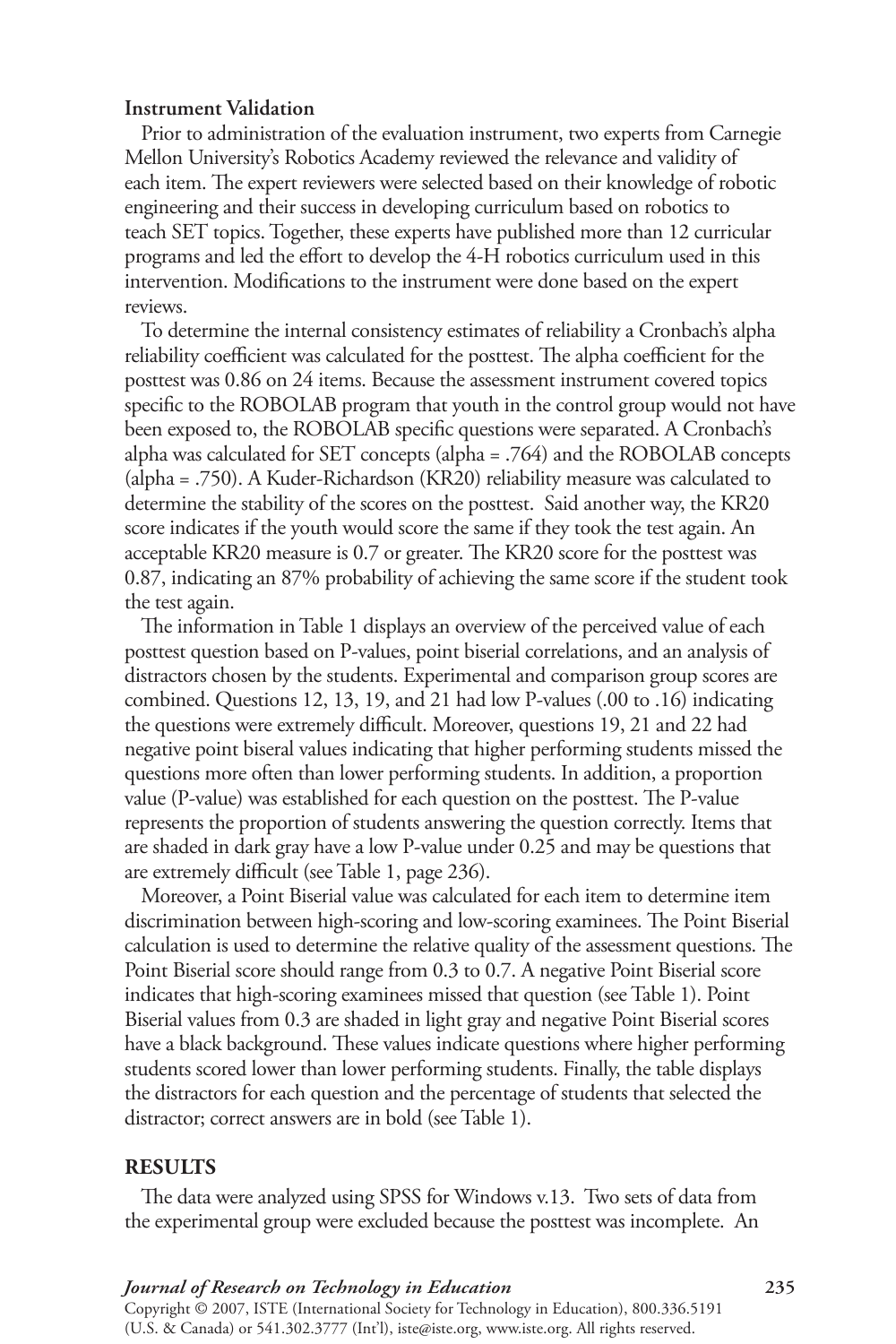| Table 1: Posttest—Proportion of Correct Answers (p-values) and Point Biserial Scores by Question Number Groups Combined |       |                |       |       |       |         |                          |       |         |                 |        |       |
|-------------------------------------------------------------------------------------------------------------------------|-------|----------------|-------|-------|-------|---------|--------------------------|-------|---------|-----------------|--------|-------|
|                                                                                                                         |       | $\overline{C}$ | 3     | 4     | 5     | $\circ$ | $\overline{\phantom{0}}$ | 8     | $\circ$ | $\overline{10}$ | $\Box$ | 12    |
| p-value                                                                                                                 | 0.88  | 0.50           | 0.63  | 0.63  | 0.78  | 0.59    | 0.56                     | 0.41  | 0.75    | 0.31            | 0.59   | 0.00  |
| ddi                                                                                                                     | 0.44  | 0.58           | 0.72  | 0.71  | 0.63  | 0.78    | 0.81                     | 0.57  | 0.52    | 0.27            | 0.79   | 0.00  |
|                                                                                                                         |       |                |       |       |       |         |                          |       |         |                 |        |       |
| As                                                                                                                      | 87.50 | 9.38           | 62.50 | 62.50 | 78.13 | 9.38    | 56.25                    | 40.63 | 75.00   | 31.25           | 59.38  | 0.00  |
| $\mathbf{B}'s$                                                                                                          | 6.25  | 12.50          | 9.38  | 6.25  | 6.25  | 3.13    | 3.13                     | 12.50 | 9.38    | 6.25            | 3.13   | 28.13 |
| Ũ                                                                                                                       | 3.13  | 28.13          | 9.38  | 18.75 | 9.38  | 59.38   | 40.63                    | 12.50 | 6.25    | 25.00           | 15.63  | 59.38 |
| Ďs                                                                                                                      | 3.13  | 50.00          | 18.75 | 12.50 | 6.25  | 25.00   | 0.00                     | 34.38 | 9.38    | 37.50           | 21.88  | 12.50 |
|                                                                                                                         | 13    | 14             | 15    | 16    | 17    | 18      | 19                       | 20    | 21      | 22              | 23     | 24    |
| p-value                                                                                                                 | 0.16  | 0.63           | 0.63  | 0.56  | 0.50  | 0.63    | 0.09                     | 0.59  | 0.13    | 0.38            | 0.38   | 0.34  |
| rpb                                                                                                                     | 0.01  | 0.62           | 0.60  | 0.57  | 0.81  | 0.49    | $-0.22$                  | 0.57  | $-0.17$ | $-0.02$         | 0.42   | 0.37  |
|                                                                                                                         |       |                |       |       |       |         |                          |       |         |                 |        |       |
| Ås                                                                                                                      | 46.88 | 25.00          | 62.50 | 21.88 | 34.38 | 15.63   | 9.38                     | 59.38 | 62.50   | 37.50           | 37.50  | 34.38 |
| $\mathbf{B}_s$                                                                                                          | 15.63 | 9.38           | 12.50 | 56.25 | 3.13  | 15.63   | 21.88                    | 21.88 | 12.50   | 25.00           | 31.25  | 12.50 |
| Űs                                                                                                                      | 21.88 | 62.50          | 6.25  | 6.25  | 50.00 | 62.50   | 59.38                    | 12.50 | 12.50   | 18.75           | 12.50  | 25.00 |
| Ďs                                                                                                                      | 15.63 | 3.13           | 18.75 | 15.63 | 12.50 | 3.13    | 9.38                     | 3.13  | 12.50   | 18.75           | 18.75  | 28.13 |

# Table 1: Posttest—Proportion of Correct Answers (p-values) and Point Biserial Scores by Question Number Groups Combined  $\mathbf C$ Ç پ Ż Ÿ Ć پ Ù  $\overline{a}$  $\mathbf{a}$   $\mathbf{a}$   $\mathbf{b}$  $\frac{b}{d}$ ╭  $\overline{c}$ ÿ É Í è Ė  $\frac{1}{2}$  $F$

# **36 Spring 007:** *Volume 39 Number 3*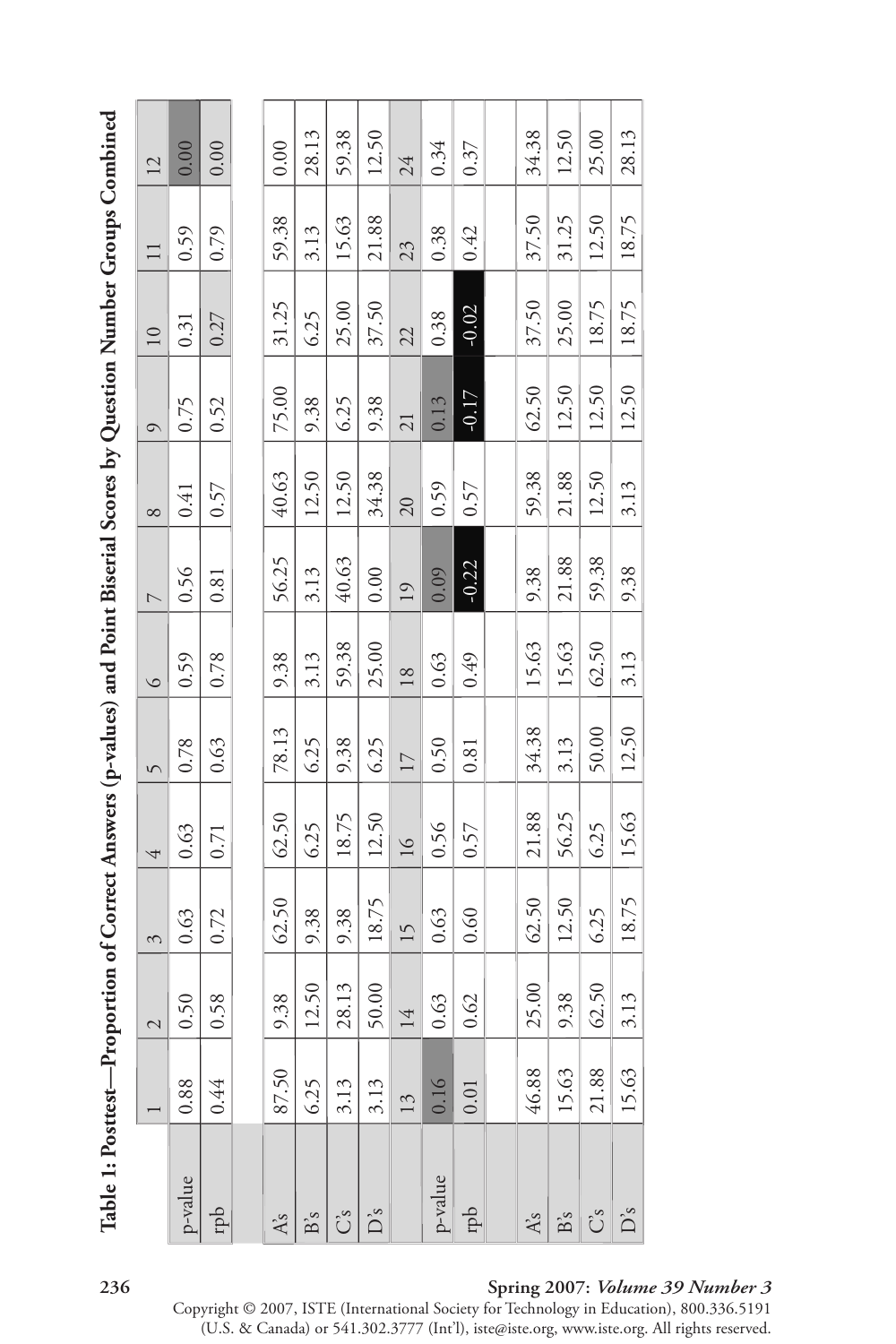independent t-test was conducted on each exam question to compare the means scores between the control and experimental group (see Table 2, pp. 238–239). The posttest questions are broken down by SET concepts and the RoBoLAB computer programming interface.

To examine the group performance on each question, Pearson's correlation coefficient was calculated to indicate the relative effect size. A Pearson's correlation coefficient as a measure of effect can lie between 0 (no effect) to 1 (a perfect effect) (Field, 2001). In addition, the difference of mean scores between groups on the posttest was calculated as was the percent change score (see Table 3, page 240).

To determine the effectiveness of the intervention overall, pretest and posttest scores were compared between the control and the experimental group using an independent t-test. A Levene's test for the homogeneity of variance  $F(30) = 1.52$ , *p* = .227 on the pretest indicated that the variances between mean scores were equal. However, a significant difference was detected on the posttest mean scores  $F(30) =$ 10.84,  $p < .003$  indicating that the variance of the posttest means were not equal between the control and experimental group and therefore equal variances were not assumed. The results of the pretest mean scores between the control group (*M* = 7.50, *SD* = 2.58) and the experimental group (*M* = 7.93, *SD*= 3.71) were not significant  $t(30) = 11.60$ ,  $p = .702$ . To determine if there was a significant difference between the posttest scores for the control group and experimental group an additional independent-samples t-test was conducted. The results of the posttest mean score between the control group (*M* = 7.44, *SD* = 2.98) and the experimental group ( $M = 17.00$ ,  $SD = .88$ ) was significant  $t(22.17) = 12.93$ ,  $p <$ .000. A Pearson's correlation coefficient  $r_s$  was calculated to determine the effect size of the intervention. The results indicate a large effect  $r<sub>s</sub>$  = .943 where  $t(20.67)$  = 12.93. Boxplots showing the pretest and posttest mean scores by group are shown in figure 1 (page 241).

#### **DISCUSSION**

The purpose of this study was to investigate the effectiveness of an informal 4 h science curriculum to teach SET concepts. The results of the study based on the increase of mean scores from the pretest to the posttest for the experimental group indicate the robotics was effective at teaching youth about SET concepts like computer programming, robotics, mathematics, and engineering. The overall effect size for the intervention was calculated at .943, which indicates a large effect from the robotics program. The overall percent change from the control group (*M*  $= 7.44$ , *SD* = 2.98) to the 4-H robotics group (*M* = 17.00, *SD* = .88) was 128%. Moreover, there was no significant difference between the control groups pretest and posttest scores, while the robotics group had a significant increase from the pretest (*M* = 7.93, *SD*= 3.71) to the posttest (*M* = 17.00, *SD* = .88) *t*(14) = 8.95, *p*  < .000. The mean difference was 9.07 between the pretest and the posttest for the robotics group.

The second purpose of the study was to validate an assessment instrument to document the degree to which students can recognize SET concepts taught in the 4-h Robotics curriculum. The results of the Cronbach's alpha (.86) indicate that the instrument is reliable. In addition, the KR20 score .87 indicates a similar high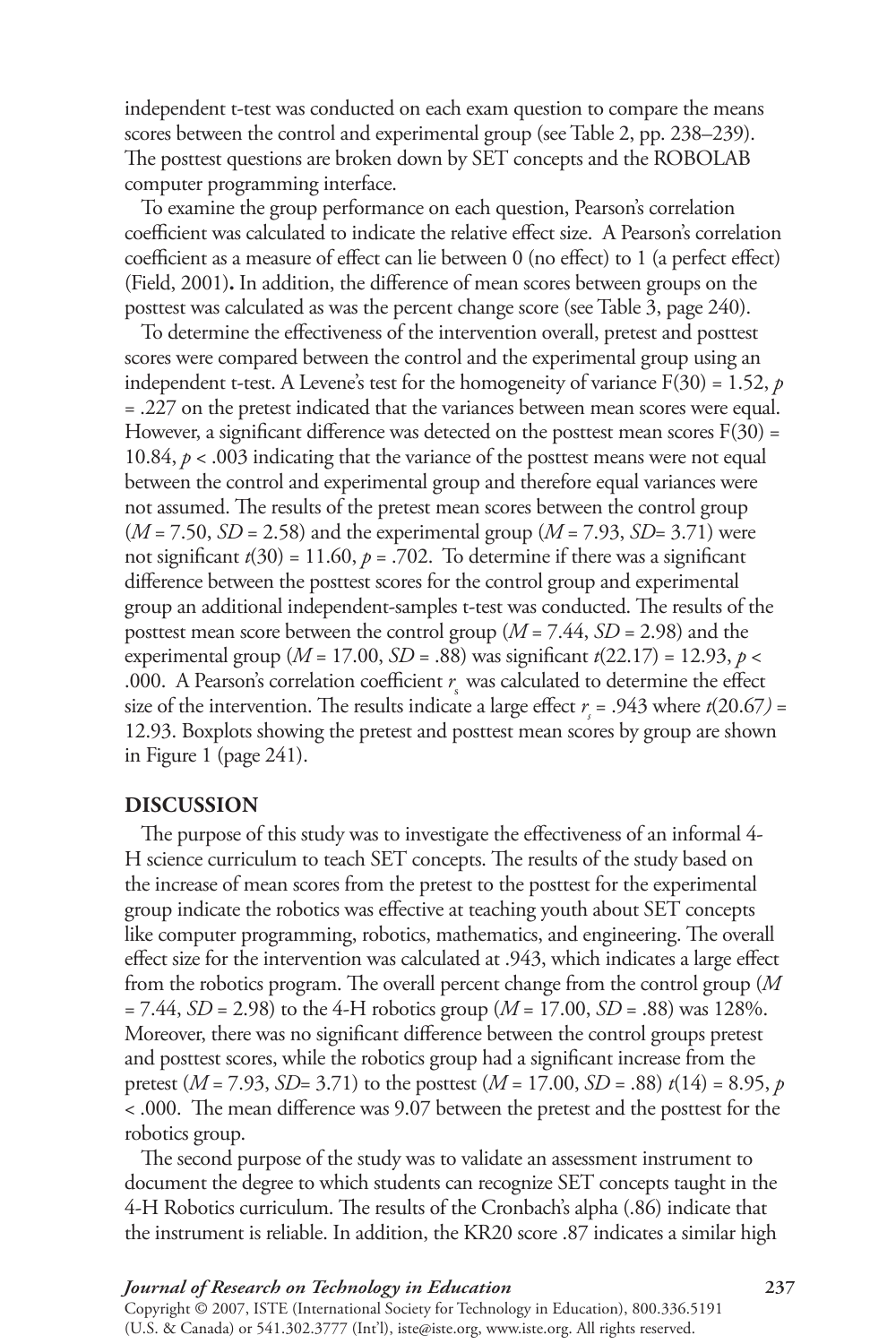Table 2: Mean Scores and Standard Deviations by Question by Group for the Pretest and Posttest with T-Scores and Significance **Table 2: Mean Scores and Standard Deviations by Question by Group for the Pretest and Posttest with T-Scores and Significance** 

| Pretest                                              |  |  |               |                       | Posttest        |           |              |                |                               |                    |
|------------------------------------------------------|--|--|---------------|-----------------------|-----------------|-----------|--------------|----------------|-------------------------------|--------------------|
| Group                                                |  |  |               |                       | Group           |           |              |                |                               |                    |
| Experimental<br>Control                              |  |  |               |                       | Control         |           | Experimental |                |                               |                    |
|                                                      |  |  |               | Knowledge Domain: SEI | $\mathfrak{a}$  |           |              |                |                               |                    |
| $\overline{\text{3}}$<br>$\boxtimes$<br>SD<br>$\geq$ |  |  | $\frac{1}{1}$ | $\circ$<br>$\sim$     | $\geq$          | <b>GS</b> | $\geq$       | $\overline{S}$ | م<br>$\overline{\phantom{0}}$ | $\cup$<br>$\alpha$ |
| 267<br>.93<br>$\infty$<br>.428<br>.78                |  |  | 1.220         | 232                   | .78             | 428       | 1.00         | .000           | 2.204                         | $.042*$            |
| 426<br>$\overline{c}$<br>$-46$<br>.28                |  |  | -.404         | 689                   | 22              | .428      | 98.          | 363            | 4.537                         | $*000.$            |
| 469<br>$\overline{71}$<br>514<br>50                  |  |  | 1.229         | 229                   | 33.             | 485       | 1.00         | .000           | 5.831                         | $000$ .            |
| 267<br><b>CO</b> .<br>$\infty$<br>$\ddot{42}$<br>.22 |  |  | $-1.220$      | .232                  | .28             | 461       | 1.00         | .000           | 6.648                         | $000$ .            |
| .469<br>$\overline{71}$<br>514<br>.50                |  |  | 1.229         | .229                  | 56.             | 511       | 1.00         | 000.           | 3.688                         | $.002*$            |
| 363<br>.14<br>$-46$<br>.28                           |  |  | $-0.926$      | 362                   | .28             | 461       | 36.          | 497            | 462                           | 079                |
| .426<br>$\overline{c}$<br>$\infty$<br>.428<br>.22    |  |  | $-.052$       | 959                   | .28             | 461       | 1.00         | 000.           | 6.648                         | $000$ .            |
| 469<br>.29<br>$\sim$<br>$\dot{50}$<br>39             |  |  | $-599$        | 554                   | $\overline{17}$ | .383      | .14          | .363           | $-180$                        | .859               |
| 469<br>.29<br>$\infty$<br>$\ddot{42}$<br>.22         |  |  | 395           | 696                   | .39             | 502       | .93          | .267           | 3.907                         | ⋇<br>001           |
| 426<br>$\overline{21}$<br>$\infty$<br>32.<br>$\Xi$   |  |  | .753          | .426                  | $\ddot{3}$      | .485      | 1.00         | .000           | 5.831                         | $*000.$            |
| 497<br>36.<br>428<br>.22                             |  |  | 809           | .416                  | 33.             | 485       | 86           | 363            | 3.493                         | $.002*$            |
| .514<br>.21<br>$\infty$<br>.38.<br>$\overline{17}$   |  |  | 328           | 746                   | $\Box$          | 323       | $1.00$       | .000           | 11.662                        | $000.*$            |
| 516<br>57<br>.48<br>.33                              |  |  | 1.333         | .194                  | 39              | 502       | 93           | 267            | 3.907                         | $*$<br>001         |
| 502<br>.07<br>50<br>39                               |  |  | $-2.298$      | $030 *$               | $\overline{17}$ | .383      | $00$ .       | 000            | $-1.844$                      | .083               |
| 497<br>$\ddot{36}$<br>.485<br>33                     |  |  | .136          | .893                  | 33              | .485      | .93          | .267           | 4.415                         | $000$ .            |

#### **38 Spring 007:** *Volume 39 Number 3*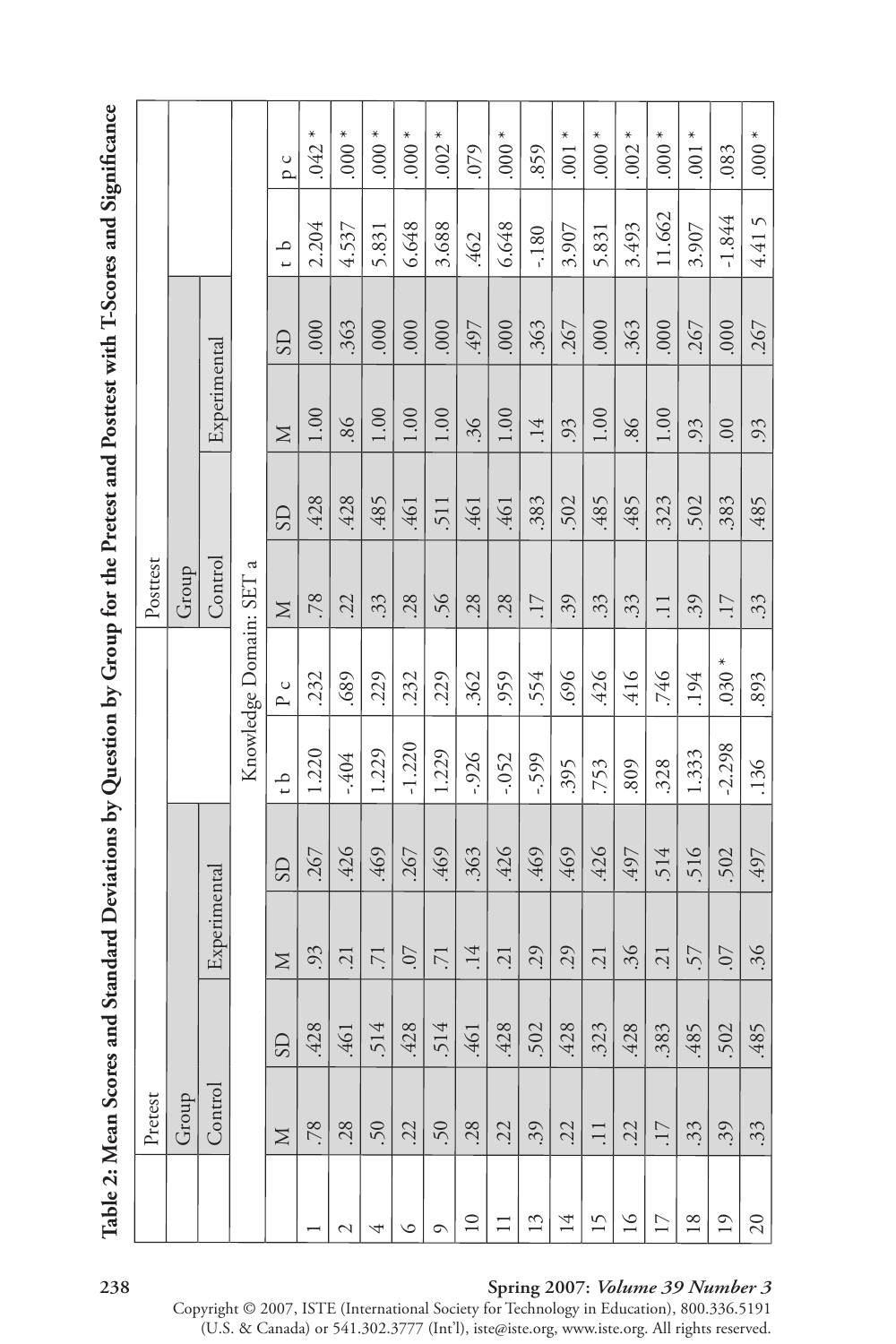| .415                     | .369             | .051             | 397               |                             | pc             | $*$ 000.        | $*800.$           | $*000$ .        | $.018*$        |                |                                                             |                             |                                                                                                               |  |
|--------------------------|------------------|------------------|-------------------|-----------------------------|----------------|-----------------|-------------------|-----------------|----------------|----------------|-------------------------------------------------------------|-----------------------------|---------------------------------------------------------------------------------------------------------------|--|
| $-0.827$                 | $-0.913$         | 2.050            | 861               |                             | $\frac{1}{1}$  | 5.831           | 3.289             | 7.714           | 2.522          |                |                                                             |                             |                                                                                                               |  |
| 267                      | 469              | .514             | .514              |                             | $\overline{S}$ | .000            | 000               | .000            | 497            | .000           |                                                             |                             |                                                                                                               |  |
| .07                      | 29               | 57               | 43                |                             | Σ              | 1.00            | 1.00              | 1.00            | 99.            | $00$ .         |                                                             |                             |                                                                                                               |  |
| .383                     | 511              | .428             | 461               |                             | $\overline{S}$ | .485            | 502               | .428            | .428           | 000.           |                                                             |                             |                                                                                                               |  |
| $\overline{17}$          | 44.              | .22              | .28               | Knowledge Domain: ROBOLAB a |                |                 | $\geq$            | $\ddot{3}$      | $\ddot{\circ}$ | 22.            | 22.                                                         | 00.                         | us calculated at .764 for the SET concepts and .750 for the ROBOLAB concepts, the overall Alpha was .86. $\,$ |  |
| .444                     | .466             | .466             | .415              |                             |                |                 |                   | pc              | 575            | .781           | .575                                                        | .105                        | .648                                                                                                          |  |
| .781                     | $-738$           | $-738$           | $-0.827$          |                             | $\frac{1}{2}$  | 9.567           | .281              | $-567$          | 1.678          | .462           |                                                             |                             |                                                                                                               |  |
| .363                     | .426             | .426             | .267              |                             | <b>GS</b>      | .363            | .469              | .363            | .514           | .497           |                                                             |                             |                                                                                                               |  |
| .14                      | .21              | $\overline{c}$ . | 70.               |                             | N              | .14             | $\overline{7}$    | .14             | 57             | .36            |                                                             | een mean scores $p < .05$ . |                                                                                                               |  |
| $\circ$<br>.23           | $\sqrt{2}$<br>48 | .485             | 3<br>$\ddot{3}8.$ |                             | SD             | $\infty$<br>42. | $\sqrt{2}$<br>.48 | $\infty$<br>42. | $-461$         | $-46$          | test.<br>ied.                                               | $\emph{veuv}$               |                                                                                                               |  |
| $\frac{6}{5}$            | 33               | $\ddot{3}$       | $\overline{17}$   |                             | $\boxtimes$    | 22.             | -67               | .22             | .28            | .28            | Note:  a. Cronbachs Alpha u<br>b. Egual variances not assum |                             |                                                                                                               |  |
| $\overline{\mathcal{C}}$ | 22               | 23               | 24                |                             |                | ξ               | v                 |                 | ∞              | $\overline{2}$ |                                                             |                             |                                                                                                               |  |

*Journal of Research on Technology in Education* **39**

Copyright © 2007, ISTE (International Society for Technology in Education), 800.336.5191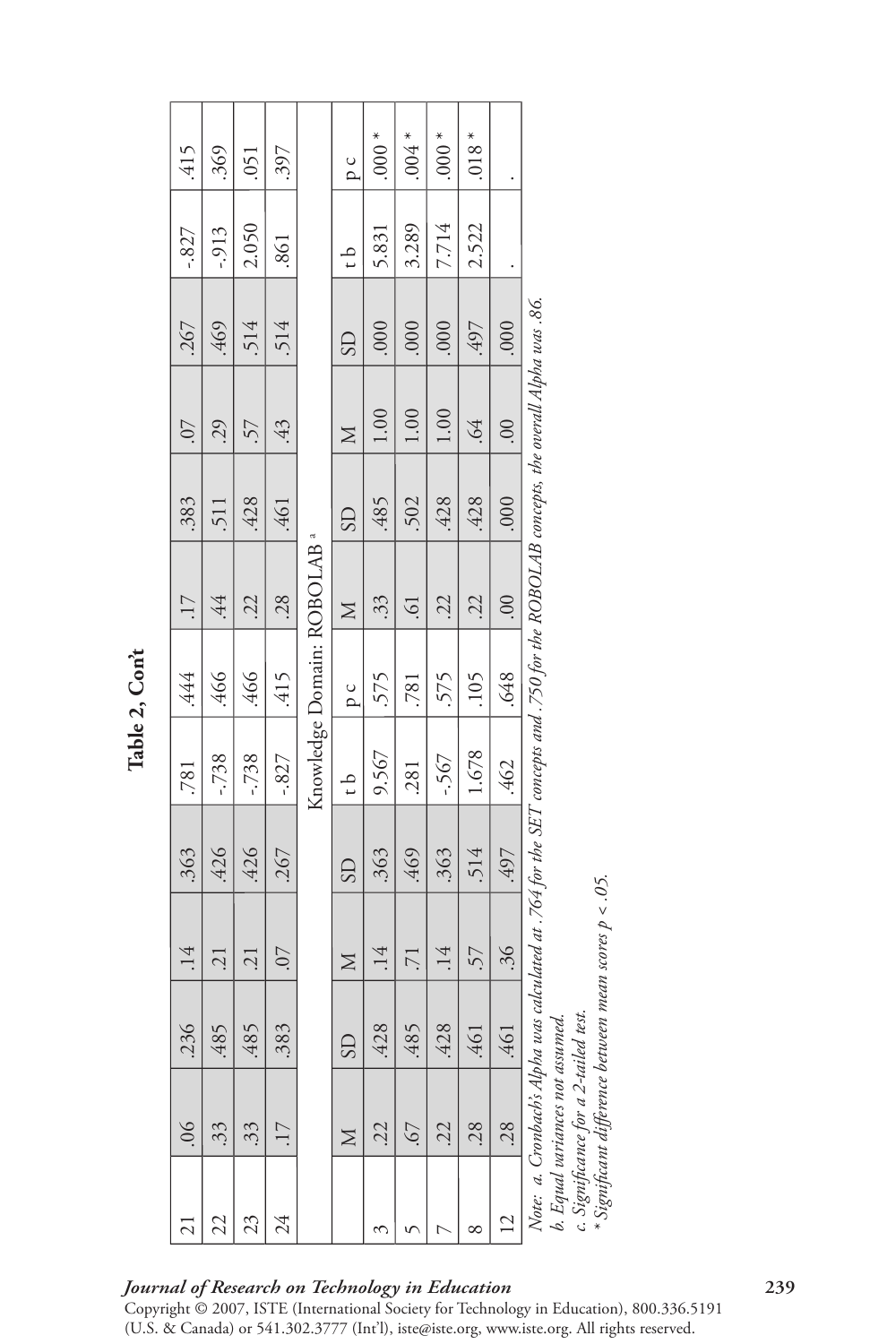| Posttest Question                                                                                                                                                                                                  | t        | Effect<br>Size 1 | М<br>Diff | $\%$ $\Delta$ |
|--------------------------------------------------------------------------------------------------------------------------------------------------------------------------------------------------------------------|----------|------------------|-----------|---------------|
| A robot must be _____ in order to move                                                                                                                                                                             | 2.204    | .47              | .22       | 28            |
| A programming loop does which of the following                                                                                                                                                                     | 4.537    | .64              | .64       | 291           |
| The following is $a(n)$ in ROBOLAB<br>(Image of Icon)                                                                                                                                                              | 5.831    | .82              | .67       | 203           |
| What enables a robot to interact with its environment?                                                                                                                                                             | 5.831    | .82              | .67       | 203           |
| What icons are needed in every ROBOLAB program?                                                                                                                                                                    | 3.289    | .62              | .64       | 64            |
| What is a computer program?                                                                                                                                                                                        | 6.648    | .85              | .72       | 257           |
| How does the RCX communicate with your computer?                                                                                                                                                                   | 7.714    | .88              | .78       | 355           |
| If you did not know what an icon did within ROBOLAB<br>how would you find out?                                                                                                                                     | 2.522    | .45              | .42       | 191           |
| What does a robot have that a machine does not?                                                                                                                                                                    | 3.688    | .67              | .44       | 79            |
| What is a ratio?                                                                                                                                                                                                   | 0.462    | .09              | .08       | 29            |
| If a plate is 1/3 as think as a brick how many plates would 6.648<br>you need to equal one brick?                                                                                                                  |          | .85              | .72       | 257           |
| What does firmware on the RCX do?                                                                                                                                                                                  |          | $\Omega$         | $\Omega$  | $\theta$      |
| Collecting information about how far your robot<br>will travel in a given amount of time and using the<br>information to estimate how long it will take the robot to<br>go a given distance is called ___________. | $-0.18$  | .03              | $-.03$    | $-18$         |
| What is pseudocode?                                                                                                                                                                                                | 3.907    | .60              | .54       | 138           |
| When programming your robot a fork is used to $\_\_$ .                                                                                                                                                             | 5.831    | .82              | .67       | 20.           |
| What does the math symbol < mean?                                                                                                                                                                                  | 3.493    | .54              | .53       | 161           |
| If you had a light sensor reading of 30 for dark and 50 for<br>light what should the threshold value be?                                                                                                           | 11.662   | .94              | .89       | 809           |
| Which would be an example of multi-tasking?                                                                                                                                                                        | 3.907    | .60              | .54       | 138           |
| The rotation sensor works like what on a car?                                                                                                                                                                      | $-1.844$ | $-41$            | $-.17$    | $-100$        |
| What is the primary purpose of gears?                                                                                                                                                                              | 4.415    | .64              | .60       | 182           |
| Which gear ratio will permit your robot to cover 3 feet<br>the fastest?                                                                                                                                            | $-0.827$ | $-.15$           | $-.10$    | -59           |
| Which gear ratio has the most torque?                                                                                                                                                                              | $-0.913$ | $-.17$           | $-.15$    | -34           |
| In computer programming what is a variable or container<br>icon used for?                                                                                                                                          | 2.05     | .38              | .35       | 159           |
| A programming subroutine is used when _____                                                                                                                                                                        | 0.861    | .17              | .15       | 54            |

# Table 3: Posttest Questions with T-Scores, Effect Size, Mean Difference, and **Percent Change in Mean Scores**

*Note: 1 The effect size of change can be interpreted by the follow numbers.*

*r = .10 (small effect)* 

*r = .30 (medium effect)*

*r = .50 (large effect)*

# **40 Spring 007:** *Volume 39 Number 3*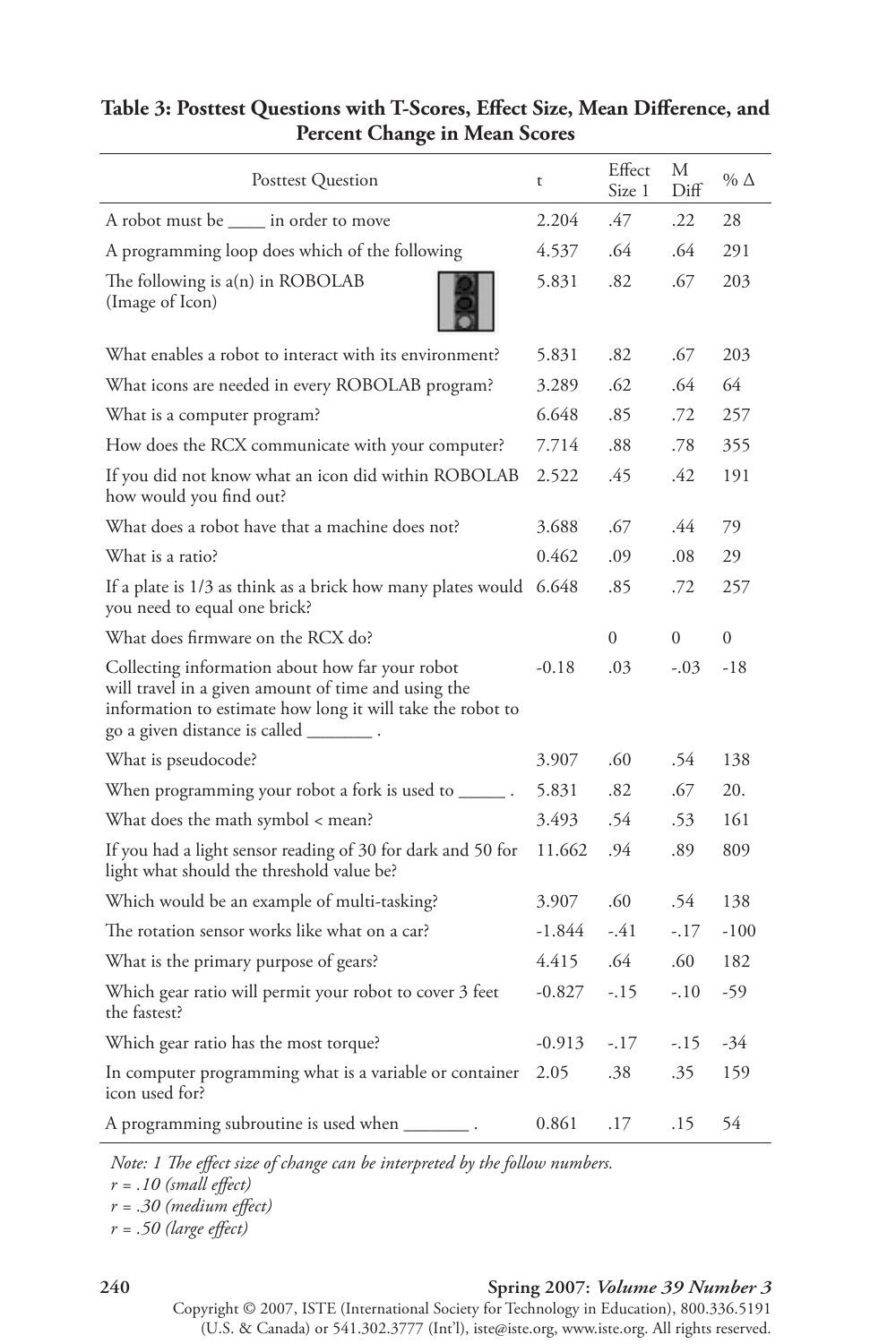

*Figure 1. Boxplots of student scores on the pretest and posttest by group*

reliability. Two robotics experts were called on to validate the questions used in the instrument.

While there was a vast improvement on the posttest for the robotics group there were a few questions where the control group outscored the robotics group. Three questions, 19, 21, and 22 had negative Point Biserial values indicating the lower performing students outperformed higher-level students on these questions. One explanation for the lower scores on those particular items is related to the limitation that the robotics group did not get completely through the full curriculum, and thus those particular concept questions were not supported with instruction. This explanation is plausible since the lead educator mentioned that the Robotics group, due to time restraints, did not complete the entire curriculum as originally planned. In addition, it may be that the control group's more generalized classroom instruction did have at least some partial contribution to their scores on those same items. for example, a portion of the comparison group might have had limited classroom instruction on ratios and gears explaining their higher scores on questions 19, 21 and 22.

While the assessment instrument was deemed valid and reliable it may not be useful outside of the scope of this study due to the specificity of the questions. Some questions were general in scope and could be used in other assessment instruments. however, many questions were very specific and tied to the stated learning objectives of the 4-h robotics intervention and thereby limited the usefulness of the assessment instrument. Conversely, the assessment instrument did provide a means to quantitatively measure the achievement of students.

#### *Journal of Research on Technology in Education* **4** Copyright © 2007, ISTE (International Society for Technology in Education), 800.336.5191 (U.S. & Canada) or 541.302.3777 (Int'l), iste@iste.org, www.iste.org. All rights reserved.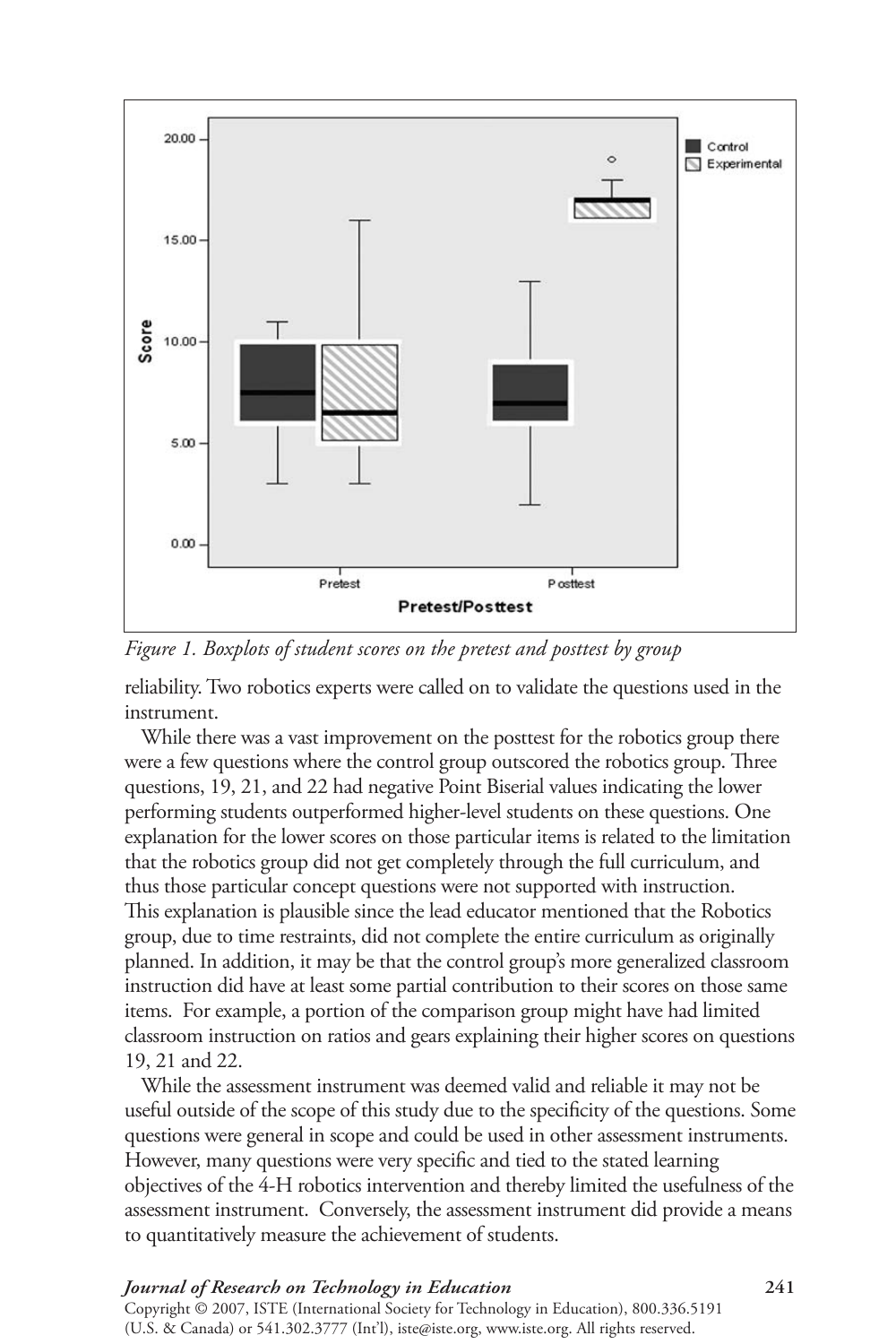# **CONCLUSION**

Overall, the findings of this study support the use of 4-H robotics to teach SET concepts in an after school program and that the evaluation instrument developed to test the SET concepts is reliable and valid. More research is needed to determine the effectiveness of the robotics program with different populations. In addition, research is needed to determine if the mean scores will increase on questions 19, 21, and 22 when the youth complete the entire curriculum. Another question to look at is the effectiveness of using robotics in an informal environment like traditional 4-h clubs led by adult volunteers and extension personnel in non-school environments (at home or extension office) that meet on evenings and weekends. An additional research area is the effectiveness of the 4-H Robotics program with individual youth working with a parent in the home. Moreover, research is needed to examine whether the program helps fosters positive attitudes towards SET in school and as a career.

#### **Contributors**

Bradley S. Barker, PHD is an assistant professor and 4-H youth development specialist for the University of Nebraska-Lincoln. He is PI of the NSF-funded *Robotics and GPS/GIS in 4-H: Workforce Skills for the 21st Century project. His* research focuses on use of robotics in informal learning environments. (Address: Bradley Barker, Nebraska 4-h, 114 Agricultural hall, Lincoln, NE 68583-0700; bbarker@unl.edu.)

John Ansorge is an experienced producer of interactive educational materials. He completed his Master's degree in educational technology in 2006. (Address: John Ansorge, *University of Nebraska-Lincoln, 4-H Youth Development; jansorge@unl.edu.)*

#### **References**

Albanese, M. A., & Mitchell, S. (1993). Problem-based learning: A review of literature on its outcomes and implementation issues. *Academic Medicine*, *68*(1), 52-81.

Barnes, D. J. (2002). Teaching introductory Java through Lego Mindstorms models. Proceedings of the 33rd SIGCSE technical symposium on computer science education. Retrieved January 16, 2006 from http://portal. acm.org/citation.cfm?id=563397&coll=GUIDE&dl=GUIDE&CfID-11715560&CfToKEN=40703716

Barrows, H. (1996). *What your tutor may never tell you*. Springfield, IL: SIU School of Medicine.

Beer, R. D., Chiel, H. J., & Drushel, R. F. (1999). Using robotics to teach science and engineering. *Communications of the ACM*, *42*(6), 85–92.

Bonvillian, W. B. (2002). Science at a crossroads. *The Federation of American Societies for Experimental Biology Journal,* 16, 915–921.

Deen, M. y., Bailey, S. J., & Parker, L. (2001). *View life skills. montana state extension, life skills evaluation system.* Retrieved May 11, 2006 http://www2. montana.edu/lifeskills/viewlife.asp

fagin, B., & Merkle, L. (2003). Measuring the effectiveness of robots in teaching computer science. *Proceedings of the 34rd SIGCSE technical symposium on computer* 

#### **42 42** *Spring 2007: Volume 39 Number 3*